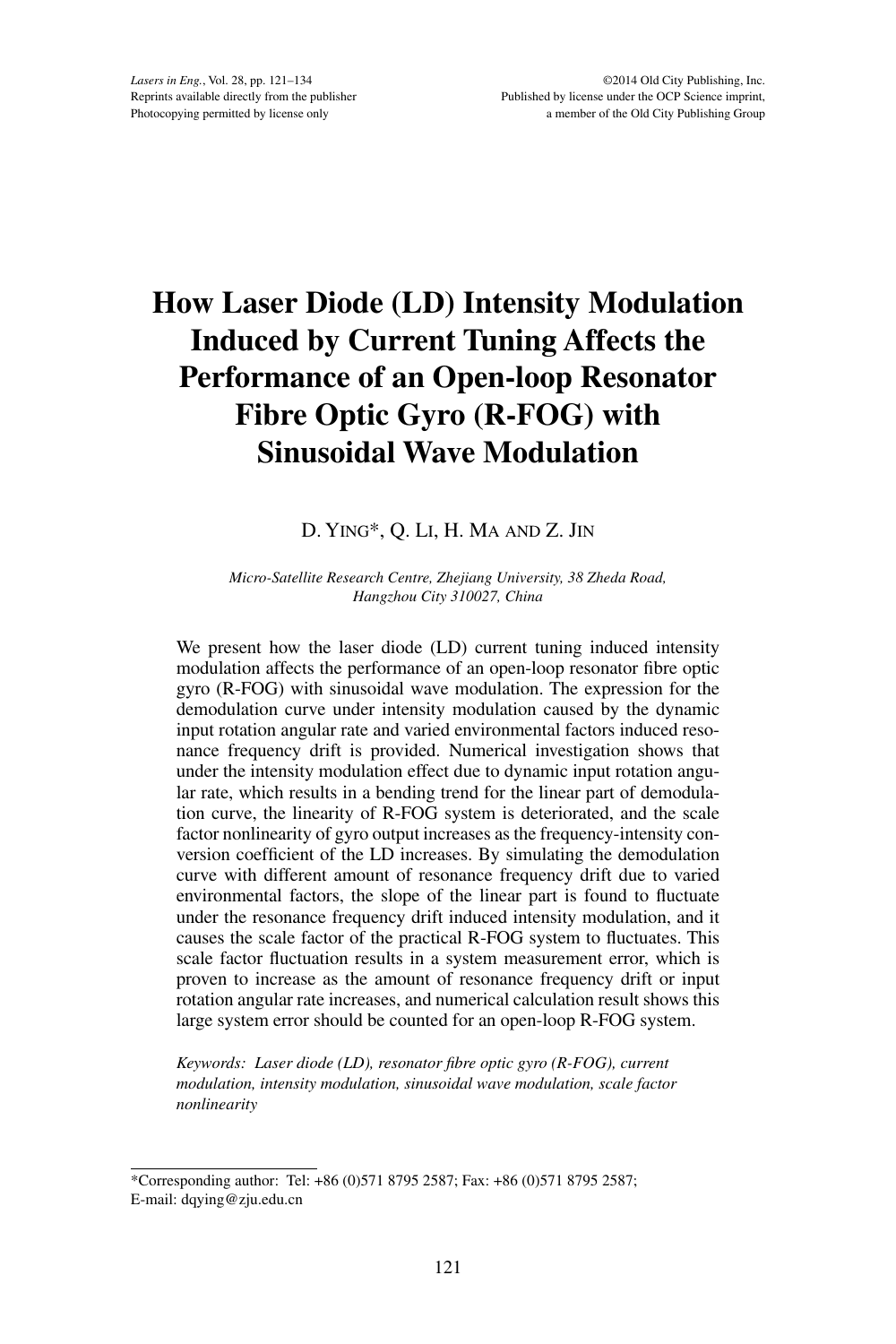# **1 INTRODUCTION**

The resonator fibber optic gyro (R-FOG) has potential to be used as a high accuracy inertial rotation sensor based on the Sagnac effect [1-5]. It has been theoretically proven that an R-FOG could achieve similar shot noise limited performance as an interferometric fibber optic gyro (I-FOG) but requires a shorter length of fibber [2], which is significant in reducing gyro's size and cost. Differing from the I-FOG, the R-FOG needs a highly coherent laser to achieve high finesse resonance [6]. In order to satisfy this requirement, Nd:YAG lasers, He-Ne lasers and fibber lasers have been chosen as the laser source to setup the R-FOG system [7-9]; however, these laser sources generally have large size that gets in the way of the miniaturization for the R-FOG system. Compared with the laser sources mentioned above, semiconductor lasers are more compact and has much smaller size [10]. And with the development of opto-electronic technology, highly coherent laser diodes (LD) instead of those lasers mentioned above have been applied in the R-FOG system to greatly minimize the size of the R-FOG system [11-14].

The frequency of the light wave emitted from the LD could be easily modulated by tuning the injection current directly [15-16]. And using this injection current tuning method, it could be realized to lock the laser central frequency to the resonance frequency of the fibber ring resonator (FRR) of an R-FOG system with the laser source of LD, which is a critical signal processing technique for accomplishing the rotation angular rate detection [14]; however, when the injection current of the LD is tuned, accompanying intensity modulation would also be induced, which affects the performance of the R-FOG system [17]. Through numerical simulation and experimental investigations, Ma *et al* [17, 18] and Lei *et al* [19, 20] have showed that the intensity modulation caused by the triangle wave current modulation would lead to the attenuation distortion of the resonance curve of the gyro; however, in-depth analysis of how the intensity modulation, especially caused by the dynamic input rotation angular rate and varied environmental factors induced resonance frequency drift, takes influence on the performance of the R-FOG with sinusoidal phase modulation has not been done. In R-FOG practical applications the resonance frequency of FRR is generally not fixed because it varies with the dynamic input rotation angular rate [4] and some environmental factors, such as temperature [2, 21]. As mentioned above, the frequency of the laser always tracks the varied resonance frequency in the R-FOG system, which is realized by tuning the injection current of the LDs; therefore, the resonance frequency fluctuation would lead to an intensity modulation, and finally exerts an influence on the performance of the R-FOG system.

This paper explores the effect of LD's accompanying intensity modulation on the performance of an open-loop R-FOG with sinusoidal phase modulation, and we focus here our analysis on the characteristics of the demodula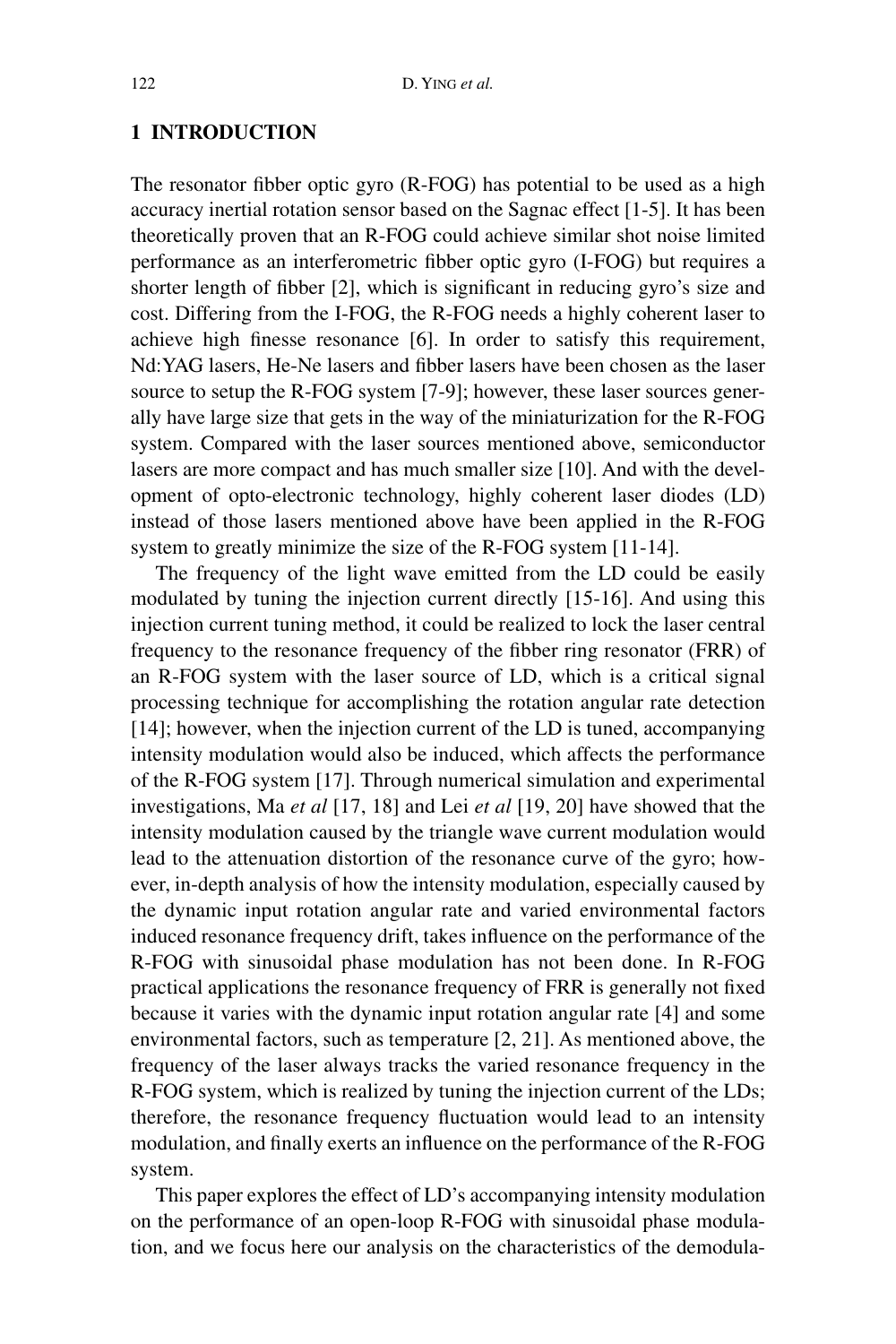tion curve affected by the dynamic input rotation angular rate and resonance frequency drift induced accompanying intensity modulation. We provide the expression for the demodulation curve under the LD's accompanying intensity modulation. By numerical simulation, how the accompanying intensity modulation due to the dynamic input rotation angular rate affects the demodulation curve and scale factor nonlinearity of the gyro output is discussed. Apart from that, how the resonance frequency drift induced intensity modulation affect the slope of the demodulation curve's linear part and the scale factor of the gyro system is studied, and the system measurement error due to this accompanying intensity modulation is calculated.

# **2 THEORETICAL FORMULATION**

Figure 1 illustrates the system configuration of the open-loop R-FOG system with sinusoidal phase modulation [14, 22]. All the fibres are polarization preserving. The laser source employed in this system is LD. The central wavelength and linewidth of the LD is 1550 nm and 5kHz, respectively. The laser is equally divided into two beams by coupler C0 and each beam is sinusoidal wave phase modulated by the  $LiNbO<sub>3</sub>$  phase modulators PM1 and PM2, respectively. And then, the two beams are injected into the FRR in the clockwise (CW) and counter clockwise (CCW) directions. The CW and CCW beams output from FRR are sensed by the InGaAs PIN photodetectors PD1 and PD2, respectively. The CCW signal is demodulated by the digital lockin-amplifier LIA2, and then through the servo controller, the central frequency of the laser is locked to the CCW resonance of FRR by modulating the LD's injection current directly. The CW signal is demodulated by the



#### FIGURE 1

System configuration of the open-loop R-FOG with sinusoidal phase modulation. CW: clockwise; CCW: counter clockwise; LD: laser diode; C0-C2: couplers; PD1, PD2: photodetectors; PM1, PM2: phase modulators.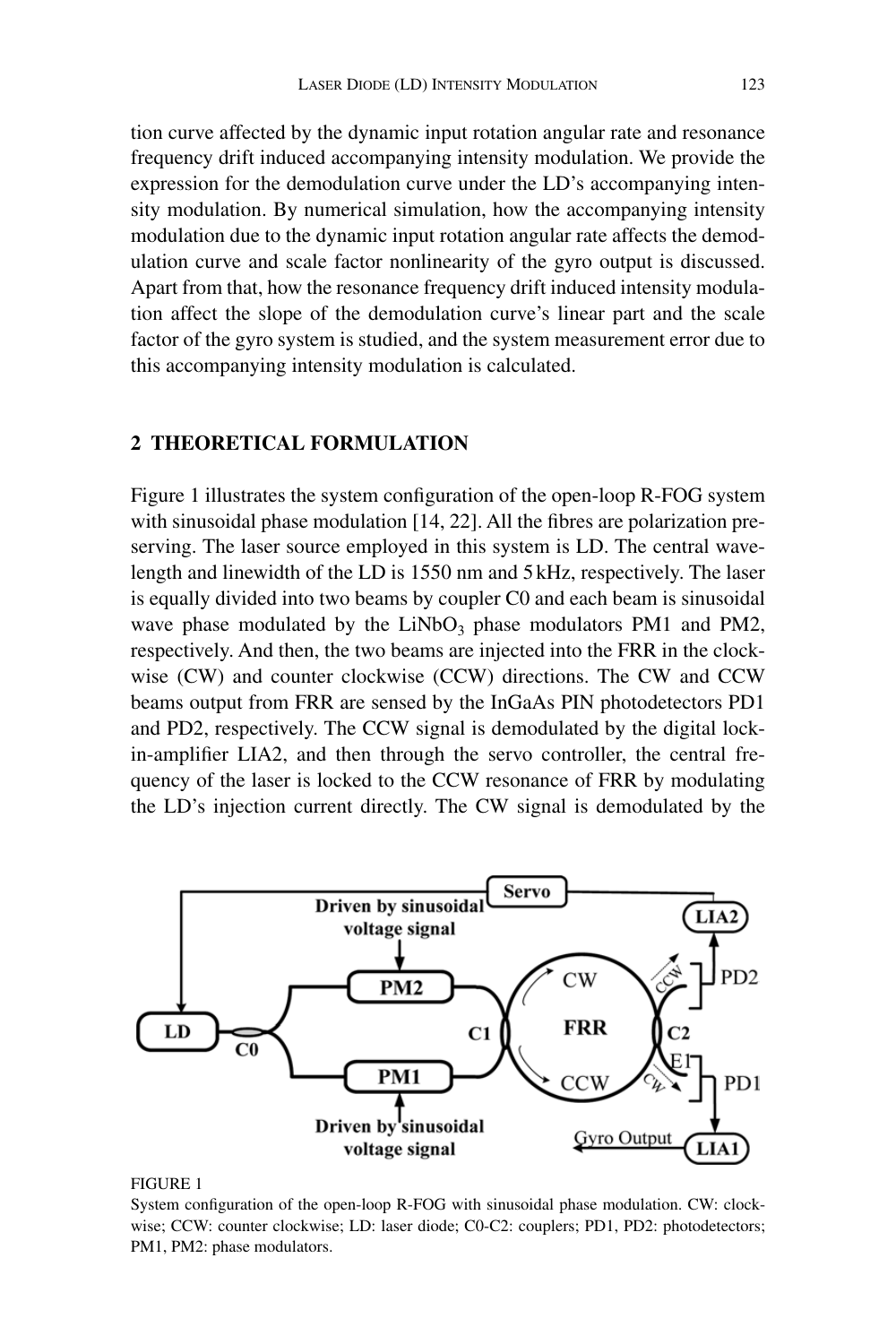digital lock-in-amplifier LIA1 and the demodulated signal is proportional to the rotation rate [5].

The output electric field of the LD can be expressed as [23]

$$
E_{LASER}(t) = E_0 \exp\left[j\left(2\pi f_0 t + \phi_0\right)\right]
$$
 (1)

where  $E_0$  is the amplitude of the electric field of the laser light,  $f_0$  is the central frequency of the laser and  $\phi_0$  is the initial phase. The laser's central frequency  $f_0$  tracks the resonance frequency  $f_R$   $_{CCW}$  of the FRR in CCW direction to make the operating point for the CCW beam always be fixed at the resonance [24]; therefore, Eq. (1) also can be written as

$$
E_{LASER}(t) = E_0 \exp\left[j\left(2\pi f_{R\_CCW}t + \phi_0\right)\right]
$$
 (2)

Using the Bessel function, the sinusoidal wave phase modulated electric field after PM1 can be written as [5, 25]

$$
E_{M_{-CW}}(t) = E_0 \sqrt{k_{C0} (1 - \alpha_{C0}) (1 - \alpha_{PM1})}
$$
  

$$
\sum_{n = -\infty}^{\infty} J_n(M) \exp\left[j(2\pi f_n t + \phi_0)\right]
$$
 (2)

where  $k_{C0}$  and  $\alpha_{C0}$  are the intensity coupling coefficient and fractional intensity loss of coupler C0, respectively;  $\alpha_{PM1}$  is the fractional insertion loss of PM1; *M* is phase modulation index, which is set as 2.405 rad in this paper for suppressing the carrier component [5, 26-28]; and  $fn = f_R$  $CCW + nF_{CW}$ ,  $F_{CW}$  is the phase modulation frequency. Employing the field overlapping method [23, 29], the output field at E1 in Figure 1 can be written as

$$
E_{O_{C}}(t) = E_{0} \sqrt{k_{C0} (1 - \alpha_{C0}) (1 - \alpha_{PM1})}
$$
  

$$
\sum_{n = -\infty}^{\infty} J_{n}(M) \exp \left[ j (2\pi f_{n} t + \phi_{0}) \right] \cdot h_{n} \exp(j\phi_{n})
$$
 (3)

where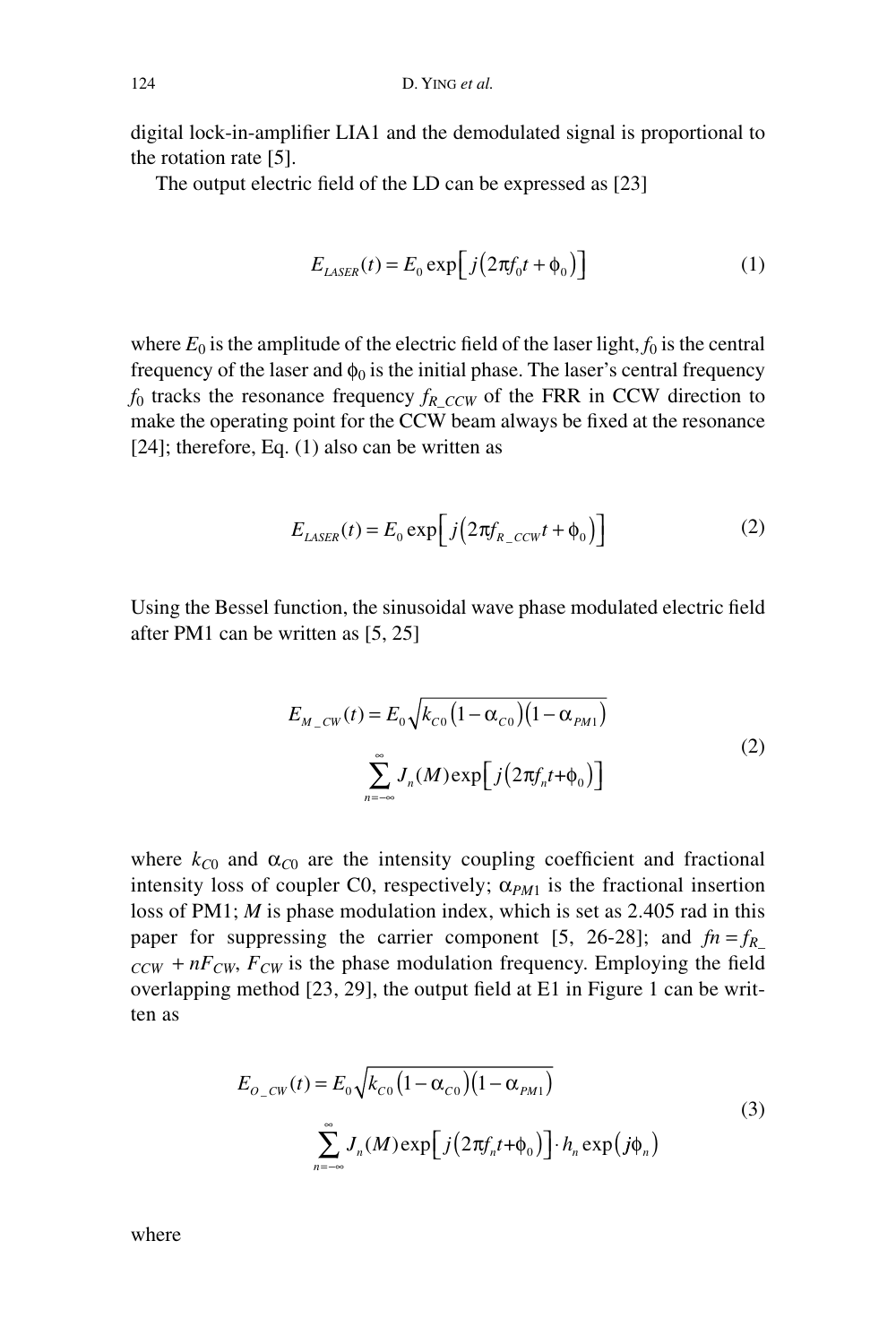$$
h_n = QR \sqrt{\frac{1}{\left(1 - TR^2\right)^2 + 4TR^2 \sin^2\left[\frac{\pi\left(\Delta f_{RES} + nF_{CW}\right)}{FSR}\right]}}
$$
(4a)

$$
\phi_n = -\frac{\pi f_n}{FSR} - \arctan\left\{\frac{TR^2 \sin\left[2\pi \left(\frac{\Delta f_{RES} + nF_{CW}}{FSR}\right)\right]}{1 - TR^2 \cos\left[2\pi \left(\frac{\Delta f_{RES} + nF_{CW}}{FSR}\right)\right]}\right\}
$$
(4b)

and

$$
T = \sqrt{1 - k_{c1}} \sqrt{1 - k_{c2}} \sqrt{1 - \alpha_{c1}} \sqrt{1 - \alpha_{c2}},
$$
  
\n
$$
Q = \sqrt{k_{c1} k_{c2}} \sqrt{1 - \alpha_{c1}} \sqrt{1 - \alpha_{c2}}, R = \sqrt{1 - \alpha_{L/2}}
$$
\n(4c)

where  $k_{C1}$  and  $k_{C2}$  are the intensity coupling coefficients of couplers C1 and C2, respectively;  $\alpha_{C1}$  and  $\alpha_{C2}$  are the fractional insertion loss of couplers C1 and C2, respectively;  $\alpha_{L2}$  is the fractional intensity loss for semi-loop of the FRR;  $\Delta f_{RES} = f_R$  *ccw*-*f<sub>R</sub> cw* is the resonance frequency difference between the CCW and CW propagating beams;  $f_{R\_CW}$  is the resonance frequency of the FRR in CW direction;  $FSR = c/(n<sub>r</sub>L)$  is the free spectral range; *L* is the length of FRR;  $n_r$  is the refractive index of fibber and  $c$  is the light velocity in vacuum. Equation (4a) and Equation (4b) are the amplitude and phase of the FRR's transfer function in CW direction, respectively. According to Equation (4) the output signal of the photodetector PD1 can be written as

$$
V_{PD\_CW} = G_1 P_1 I \sum_{n = -\infty}^{\infty} \sum_{n' = -\infty}^{\infty} J_n(M) J_{n'}(M) \exp[j(n - n') 2\pi F_{CW} t]
$$
  

$$
h_n h_{n'} \exp[j(\phi_n - \phi_{n'})]
$$
 (5)

where  $G_1 = k_{C0}(1 - \alpha_{C0})(1 - \alpha_{PML})$ ,  $P_1$  is the photoelectric conversion coefficient of photodetector PD1 and *I* is the output intensity of LD. After demodulation with respect to the first harmonic, all the terms in Equation (5) are eliminated except those satisfying the condition  $n' = n \pm 1$ , then the demodulation signal output from LIA1 can be written as [25, 30]

$$
V_{d\_cw} = -G_1 P_1 A_{D1} I \sum_{n=-\infty}^{\infty} J_n J_{n+1} h_n h_{n+1} \sin(\phi_{n+1} - \phi_n)
$$
 (6)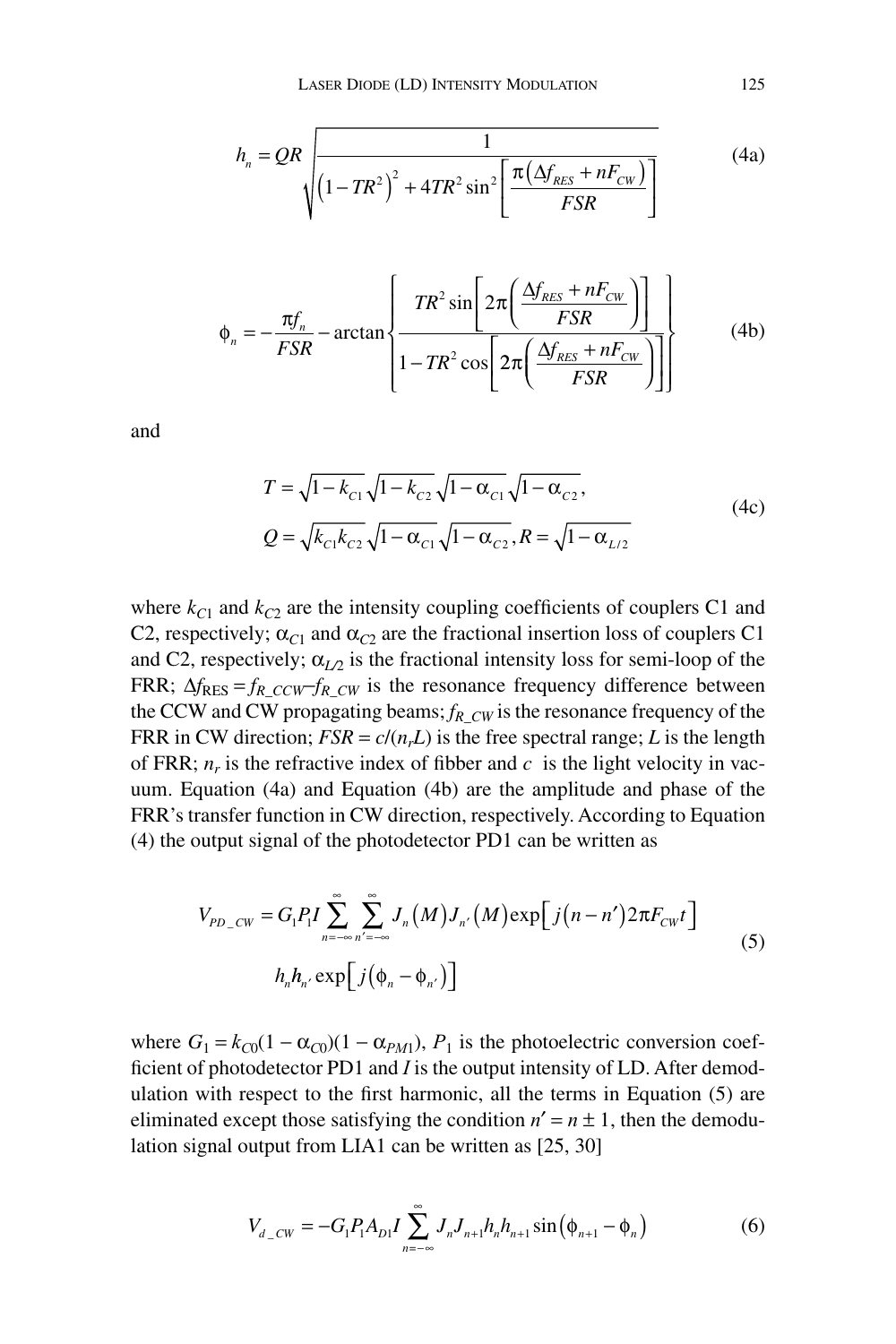where  $A_{D1}$  is the gain of lock-in-amplifier LIA1.

In the practical situation, the CCW resonance frequency  $f_R$   $_{CCW}$  varies with resonance frequency difference  $\Delta f_{RES}$  proportional to input rotation angular rate and some environmental factors, such as temperature. Since the frequency of the LD always tracks the varied CCW resonance frequency  $f_R$   $_{CCW}$ by tuning LD's injection current as mentioned above, the LD's output intensity, which is proportional to the injection current [17-20], would be modulated, and it would affect the characteristics of the gyro system. When this intensity modulation is considered, Equation (6) can be written as

$$
V_{d\_cw} = -G_1 P_1 A_{D1} \left( I_0 - k_i \frac{\Delta f_e}{k_f} - k_i \frac{\Delta f_{RES} / 2}{k_f} \right)
$$
  

$$
\sum_{n=-\infty}^{\infty} J_n J_{n+1} h_n h_{n+1} \sin(\phi_{n+1} - \phi_n)
$$
 (7)

where  $\Delta f_e$  is the frequency drift of  $f_R$  ccw due to environmental factors;  $\Delta f_{RES}/2$  is the change of  $f_{RCCW}$  because of the varied input rotation angular rate based on the Sagnac effect  $[4, 31]$ ;  $k_f$  and  $k_i$  are respectively the frequency and intensity modulation coefficients of LD, and here we set  $k = k_i / k_f$  as the frequency-intensity conversion coefficient; and  $I_0$  is the LD's output intensity when the gyro is at rest. According to Equation (7) and the Sagnac effect [4, 31], the demodulation signal can be expressed as a function of input rotation angular rate by

$$
V_{d\_cw}(\Omega) = V_{d\_cw} \left( \Delta f_{RES} = \frac{D\Omega}{n_r \lambda} \right)
$$
 (8)

where  $\Omega$  is the rotation angular rate, *D* is the diameter of FRR, and  $\lambda$  is the central wavelength of laser. According to Equation (7) and Equation (8), it is found that both the resonance frequency drift and input rotation angular rate decides the demodulation signal, which would finally affect the performance of the gyro system.

## **3 SIMULATION AND DISCUSSION**

Based on Equation (8) the numerical simulation on the performance of R-FOG under LD intensity modulation is carried out. Figure 2 shows the calculated demodulation curve near  $\Omega = 0$  with  $k = 0$ ,  $3 \times 10^{-4}$ , and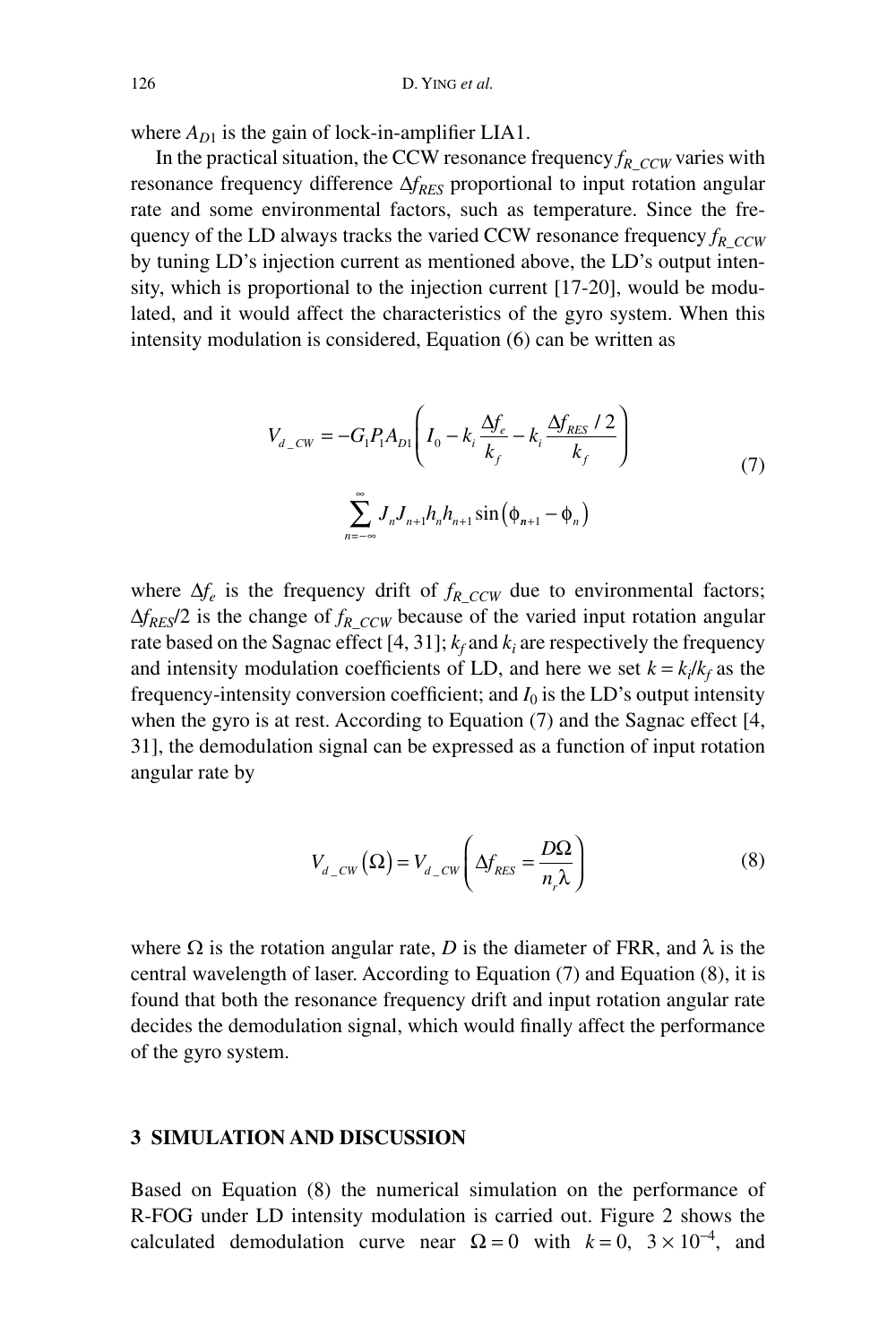$5 \times 10^{-4}$  mW/Hz. In order to show the difference between the demodulation curves with and without intensity modulation more clearly, the values for *k* we set in this numerical simulation is much larger than the practical value of the LD we used in the system, which is actually in the order of  $10^{-9}$  to  $10^{-8}$ mW/Hz. Here, the environmental factors induced resonance frequency drift is firstly not considered for simplicity; therefore,  $\Delta f_e$  is fixed at 0, and in this case, the LD intensity modulation is only induced by the dynamic input rotation rate. The length, *L*, and diameter, *D*, of the FRR, respectively, are 12.00 and 0.14 m, the modulation frequency for CW loop is fixed at  $FCW = 101$  kHz, the refractive index of the fibber *nr* is 1.455, all the fractional intensity loss  $\alpha_{C0}$ ,  $\alpha_{C1}$  and  $\alpha_{C2}$  for couplers C0, C1 and C2 respectively are 0.0228, the fractional insertion loss  $\alpha_{PMI}$  of PM1 is 0.5, the intensity coupling coefficient  $k_{C0}$  of coupler C0 is 0.5, both the intensity coupling coefficients  $k_{C1}$  and  $k_{C2}$ for couplers C1 and C2 respectively are designed as 0.03, the fractional intensity loss  $\alpha_{L2}$  for semi-loop of the FRR is 0.00035, the photoelectric conversion coefficient  $P_1$  of PD1 is 0.5V/mW, the output intensity *I*0 of LD is assumed to be 3mW, and the gain  $A_{DI}$  of lock-in-amplifier LIA1 is 1. As can be seen in Figure 2, when the frequency-intensity conversion coefficient *k* is 0 that the LD intensity modulation is not considered, the demodulation curve is relatively straight and centrosymmetric; however, when the LD intensity modulation is considered that *k* is not 0, the demodulation curve gradually deviates from that without intensity modulation as the input rotation angular rate increases, and trends to be bent and non-centrosymmetric as shown in Figure 2. That would affect the linearity of the gyro system [27].



FIGURE 2 Demodulation curve with different values of *k*.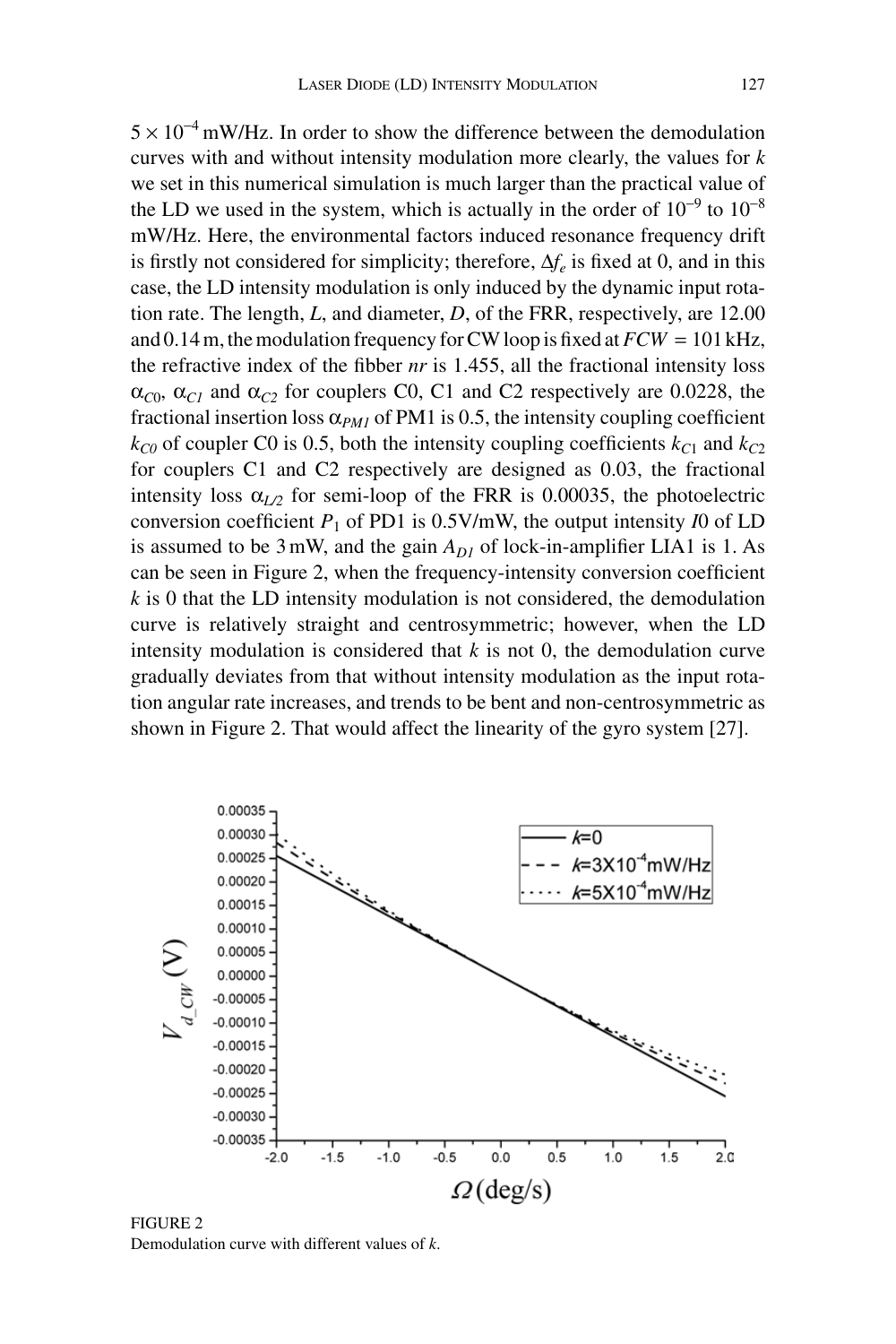In order to further analyse how the intensity modulation affects the linearity of the gyro system, we use the least square method to fit the demodulation curve as [32-33]

$$
\widehat{V}_{d\_cw} = K\Omega + F \tag{9}
$$

where

$$
K = \frac{\sum_{j=1}^{N} \Omega_{j} \cdot V_{j} - \frac{1}{N} \sum_{j=1}^{N} \Omega_{j} \cdot \sum_{j=1}^{N} V_{j}}{\sum_{j=1}^{N} \Omega_{j}^{2} - \frac{1}{N} \left( \sum_{j=1}^{N} \Omega_{j} \right)^{2}}
$$
(9a)

and

$$
F = \frac{1}{N} \sum_{j=1}^{N} V_j - \frac{K}{N} \sum_{j=1}^{N} \Omega_j
$$
 (9b)

where *K* is the scale factor, *F* is the fitting zero offset,  $\Omega_{ij}$  is the *j*th input rotation angular rate, *Vj* is the gyro output corresponding to the *j*th input rotation angular rate  $\Omega_{ij}$ , and *N* is the number of the input rotation angular rate. According to Equation (9), the scale factor nonlinearity could be calculated by [33]

$$
K_n = \left| \frac{\hat{V}_{d\_cw} - V_j}{|V_m|} \right|_{\text{max}} \tag{10}
$$

where  $|V_m|$  is the maximum absolute value of the gyro output with maximum input rotation angular rate. According to Equation (9) and Equation (10), the theoretical scale factor nonlinearity could be predicted. Figure 3 shows the relationship between scale factor nonlinearity  $K_n$  and LD's frequency-intensity *k*. As can be seen in Figure 3, the scale factor nonlinearity  $K_n$  is only about 22.8 ppm in the ideal condition that  $k = 0$ . And as *k* increases, the scale factor nonlinearity also increases. Taking  $k = 5 \times 10^{-9}$  mW/Hz as an example, the scale factor nonlinearity is increased to about 26.1 ppm, which would worsen the performance of the gyro system.

In addition to the dynamic input rotation angular rate, the environmental factors induced resonance frequency drift  $\Delta f_e$  also causes LD's intensity modulation. In order to discuss how this resonance frequency drift induced inten-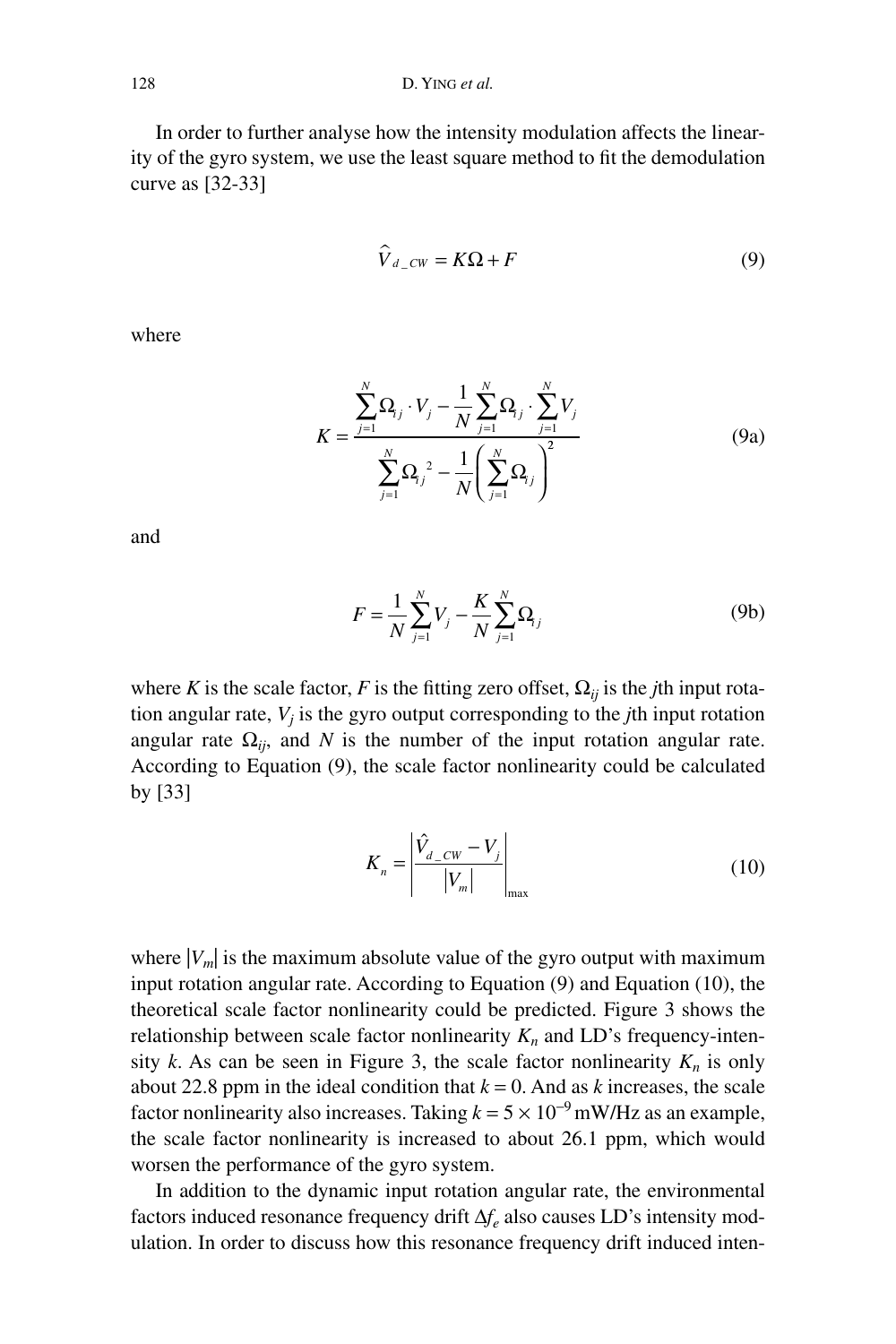

FIGURE 3 Graph showing the relationship between  $K_n$  and the value of  $k$  for the LD.

sity modulation affect the performance of the gyro system, we calculated the demodulation curve near  $\Omega = 0$  with  $\Delta f_e = 0$ , 5*FSR*, and 10*FSR* shown in Figure 4. The LD's frequency-intensity conversion coefficient *k* is  $5 \times 10^{-9}$  mW/ Hz. Other parameters are the same as aforementioned. In Figure 4, the demodulation curve with  $\Delta f_e = 0$  corresponds to the gyro system at its initial state without resonance frequency drift. But, in the practical situation the resonance frequency generally drifts from its initial value for even many FSRs due to the change of environmental factors, such as temperature. As can be seen in Figure 4, when the resonance frequency drifts from its initial value for 5*FSR* or 10*FSR*, which corresponds to the curve with  $\Delta f_e = 5FSR$  or 10*FSR*, the slope of the demodulation curve is changed. That means the gyro system's scale factor actually varies with environmental factors. Nevertheless, in practice we use a fixed value for the scale factor, which is measured under a certain environment in advance, to convert the gyro's output values to rotation angular rate [34], which affects the measurement accuracy of the gyro system.

In order to analyse the characteristics of the scale factor under LD intensity modulation, the theoretically predicted scale factor  $K$  is calculated by Equation (9a). Figure 5 shows the relationship between the scale factor *K* and the resonance frequency drift,  $\Delta f_e$ . It can be found that the scale factor decreases as resonance frequency drift increases. For example, when the resonance frequency drifts for 10FSR, the scale factor will be decreased from about  $-1.1 \times 10^{-4}$  V/deg/s to  $-7.8 \times 10^{-5}$  V/deg/s. This would induce measurement error for gyro system.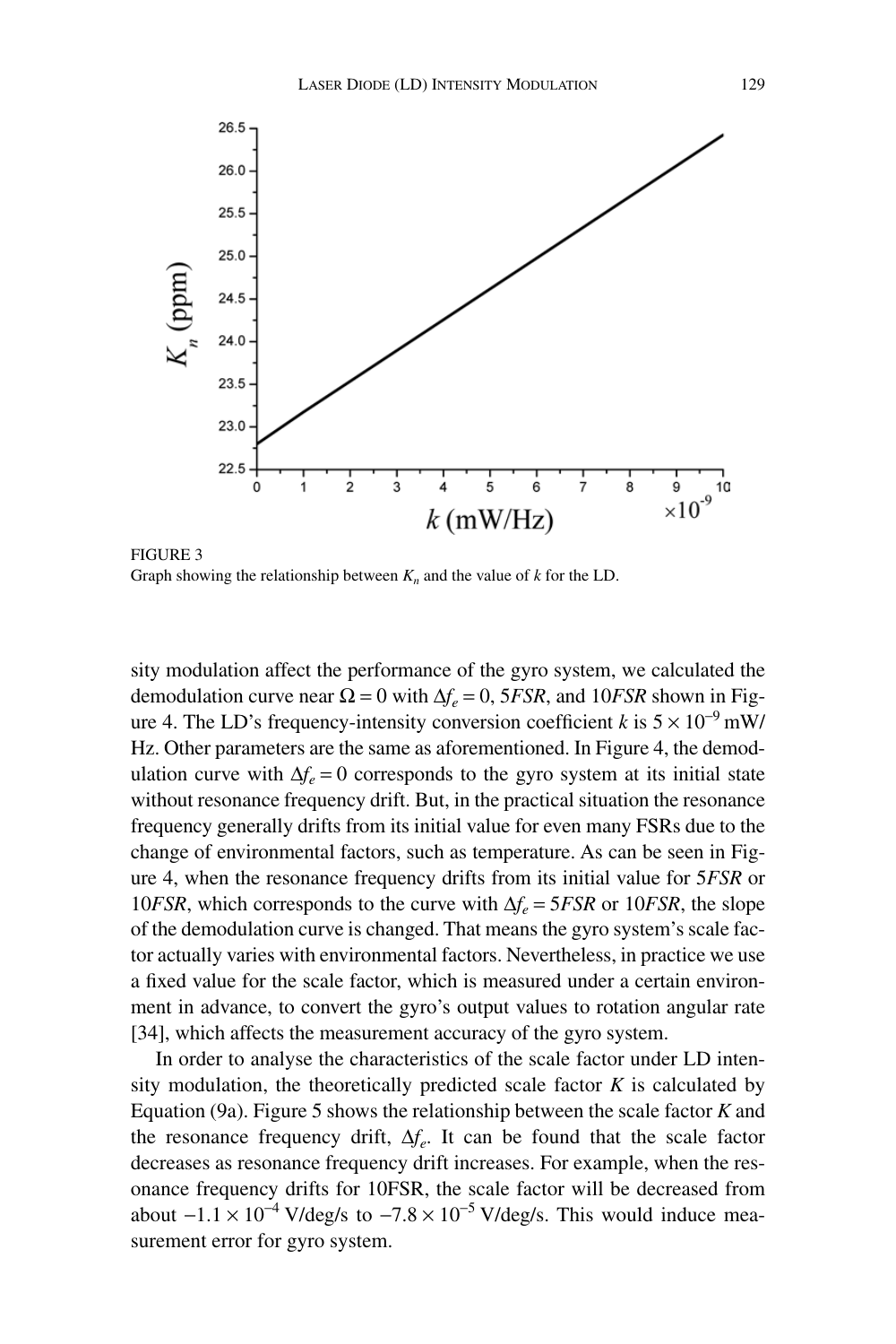

FIGURE 4 Demodulation curve with different values of  $\Delta f_e$ .



FIGURE 5 Graph showing the relationship between  $K$  and  $\Delta f_e$ .

According to Equations (7) to (9), the angular rate measurement error due to the scale factor drift could be expressed as

$$
\Omega_e = \Omega_M - \Omega = \frac{V_{d\_CW}(\Delta f_e, \Omega) - F_0}{K_0} - \Omega \tag{11}
$$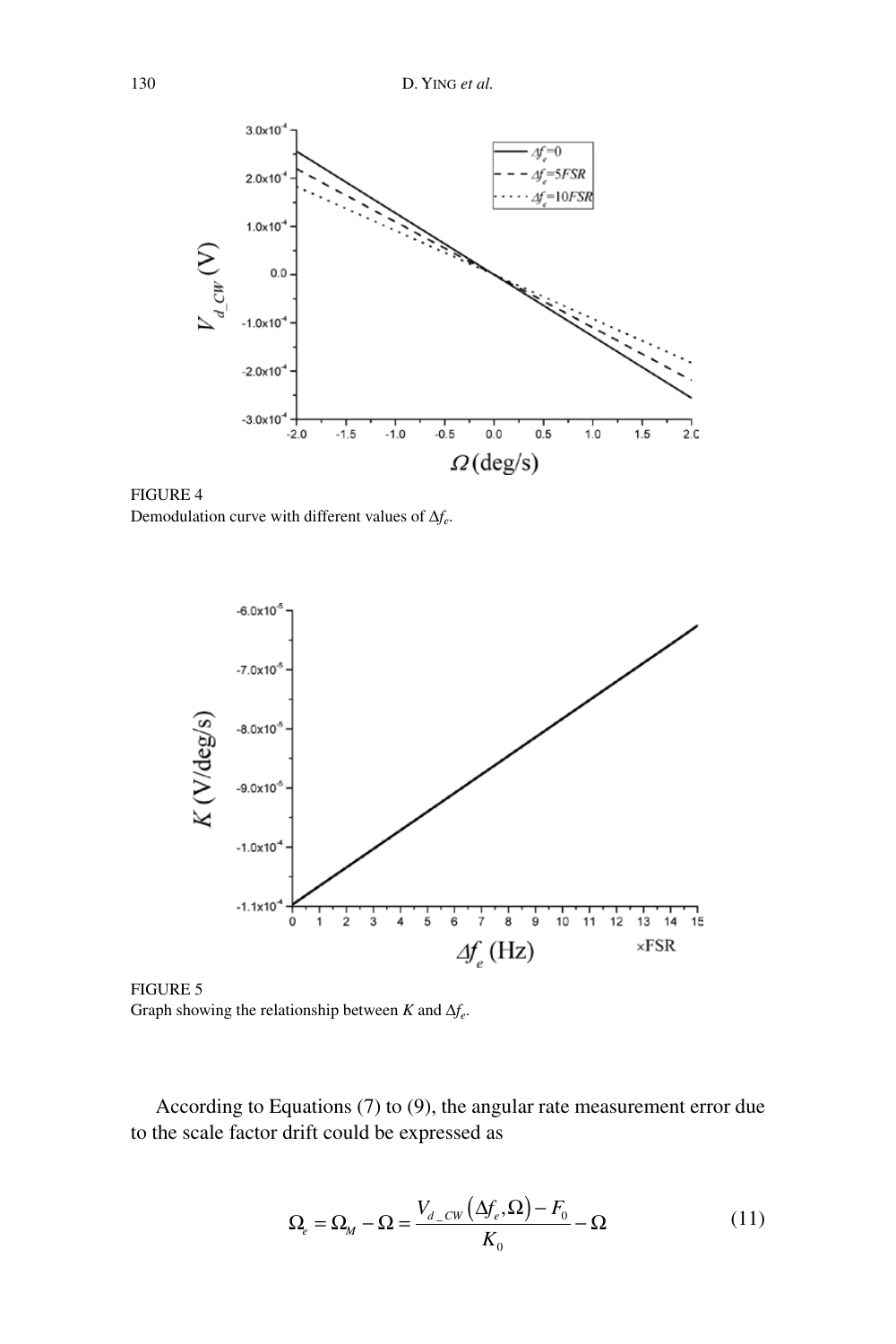

FIGURE 6 Relationship between  $\Omega_e$  and  $\Omega$  with different  $\Delta f_e$ .

where  $\Omega$ M is the measured value of input rotation angular rate, and  $K_0$  and  $F_0$ are respectively the scale factor and fitting zero offset when  $\Delta f_e = 0$ . Figure 6 shows the relationship between the angular rate measurement error  $\Omega$ <sub>e</sub> and the actual angular rate  $\Omega$  with  $\Delta f_e = 0$ , 5*FSR* and 10*FSR*. The other parameters are the same as aforementioned. As can be seen from Figure 6, when the resonance frequency drift  $\Delta f_e$  is 0, the measurement error is very small that could not be obviously observed in Figure 6; however, the measurement error is largely increased as the resonance frequency drift increases to 5*FSR* or 10*FSR*, which is because of the actual scale factor being changed from its initial value. In addition, it is found that a larger input angular rate corresponds to a larger measurement error. Taking the situation with  $\Delta f_e = 5FSR$  as an example, the measurement error would be about  $-0.14$  and  $-0.29$  deg/s for input angular rate being 1.00 and 2.00 deg/s, respectively. This large error would seriously affect the accuracy of the gyro system.

# **4 CONCLUSIONS**

The characteristics of and open-loop resonator fibre optic gyro (R-FOG) under laser diode (LD) accompanying intensity modulation caused by the dynamic input rotation angular rate and varied environmental factors induced resonance frequency drift has been looked into in detail. It is concluded that under the accompanying intensity modulation effect due to the dynamic input rotation angular rate, the linearity of the R-FOG system would be worsened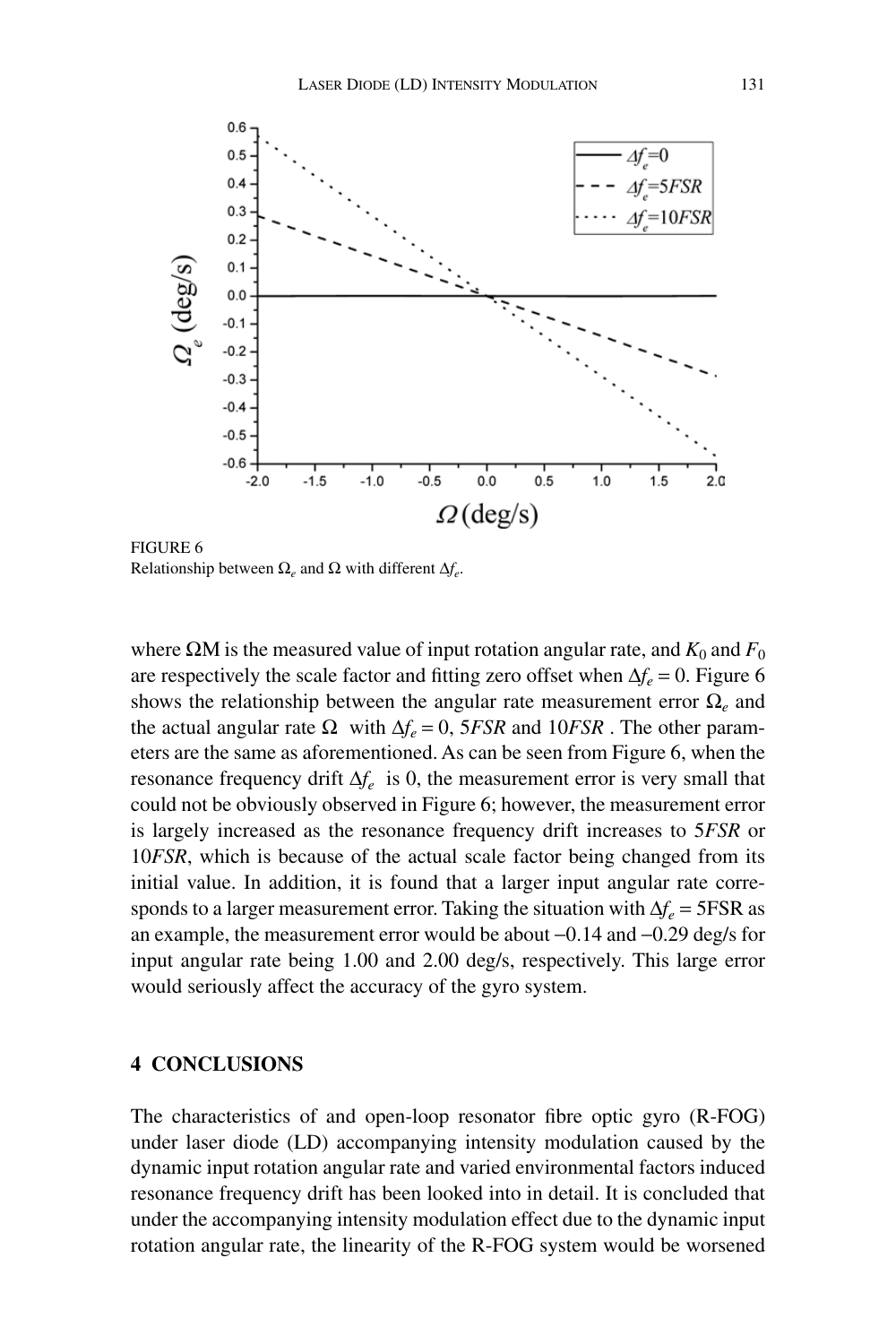since the linear part of the demodulation curve trends to be bent and noncentrosymmetric, and simulation result shows that the scale factor nonlinearity of the gyro output increases as the LD's frequency-intensity conversion coefficient increases.

It is also found that the scale factor of the R-FOG system fluctuates under the resonance frequency drift induced accompanying intensity modulation. This scale factor fluctuation, which is found to increase as the resonance frequency drift or input rotation angular rate increases, would induce a system measurement error, and the numerical calculation result shows that the system measurement error would be as large as 0.29 deg/s with resonance frequency drift and input rotation angular rate being 5*FSR* and 2.00 deg/s, respectively, which should be counted for an open-loop R-FOG system.

These theoretical results are helpful to optimize and predict the performance of the R-FOG under intensity modulation. Besides, it is noted that when we design an R-FOG system employing an LD as the laser source, the injection current tuning induced intensity modulation effect should not be neglected, and adopting some appropriate methods, such as using a subtraction circuit [19-20], to eliminate this effect is necessary for realizing a high accuracy R-FOG.

# **ACKNOWLEDGMENT**

The Project is Supported by Zhejiang Provincial Natural Science Foundation of China (LQ13F050001).

## **REFERENCES**

- [1] Chow W.W., Gea-Banaciloche J., Pedrotti L.M., Sanders V.E., Schleich W. and Scully M.O. The ring laser gyro. *Reviews of Modern Physics* **57**(1) (1985), 61–103.
- [2] Shupe D.M. Fiber resonator gyroscope: Sensitivity and thermal nonreciprocity. *Applied Optics* **20**(2) (1981), 286–289.
- [3] Malvern A. Progress toward fiber optic gyro production. *Fiber Optic Gyros: 15*th *Anniversary Conference.* 1 February 1992, Boston, MA., USA. **1585**, pp. 48–64.
- [4] Meyer R.E., Ezekiel S., Stowe D.W. and Tekippe V.J. Passive fiber-optic ring resonator for rotation sensing. *Optics Letters* **8**(12) (1983), 644–646.
- [5] Ying D., Ma H. and Jin Z. Resonator fiber optic gyro using the triangle wave phase modulation technique. *Optics Communications* **281**(4) (2008), 580–586.
- [6] Iwatsuki K., Hotate K. and Higashiguchi M. Eigenstate of polarization in a fiber ring resonator and its effect in an optical passive ring-resonator gyro. *Applied Optics* **25**(15) (1986), 2606–2612.
- [7] Strandjord L.K. and Sanders G.A. Resonator fiber optic gyro employing a polarizationrotating resonator. *Fiber Optic Gyros: 15*th *Anniversary Conference.* 1 February 1992, Boston, MA., USA. **1585**, pp. 163–172.
- [8] Stocks L.F., Chodorow M. and Shaw H.J. All-single-mode fiber resonator. *Optics Letters* **7**(6) (1982), 288–290.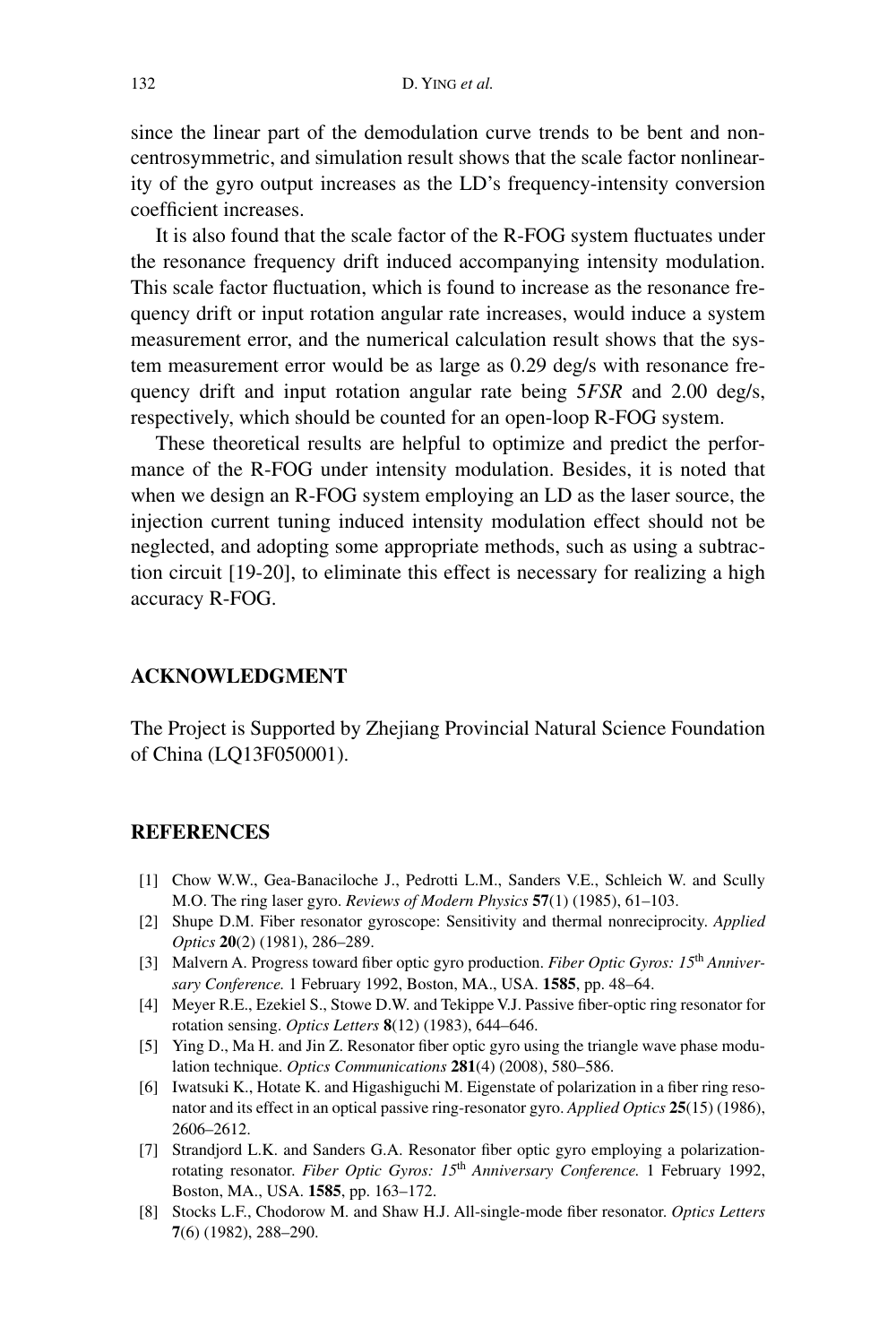- [9] Jin Z., Yang Z., Ma H. and Ying D. Open-loop experiments in a resonator fiber-optic gyro using digital triangle wave phase modulation. *IEEE Photonics Technology Letters* **19**(20) (2007), 1685–1687.
- [10] Paoli T. L. and Ripper J. Direct modulation of semiconductor lasers. *Proceedings of the IEEE* **58**(10) (1970), 1457–1465.
- [11] Ma X., Li F. and Zhang M. Experimental study of polarization maintaining fiber ring resonator in fiber optic gyroscope. *Optical and Fiber Optic Sensor Systems.* 13 August 1998, Beijing, China. **3555**, pp. 363–367.
- [12] Takahashi M., Tai S. and Kyuma K. Effect of reflections on the drift characteristics of a fiber-optic passive ring-resonator gyroscope. *Journal of Lightwave Technology* **8**(5) (1990), 811–816.
- [13] Imai T., Nishide K.I., Ochi H. and Ohtsu M. Passive ring resonator fiber optic gyro using modulatable highly coherent laser diode module. *Fiber Optic Gyros: 15*th *Anniversary Conference*. 1 February 1992, Boston, MA., USA. **1585**, pp. 153–162.
- [14] Jin Z., Yu X. and Ma H. Resonator fiber optic gyro employing a semiconductor laser. *Applied Optics* **51**(15) (2012), 2856–2864.
- [15] Tatsuno K. and Tsunoda Y. Diode laser direct modulation heterodyne interferometer. *Applied Optics* **26**(1) (1987), 37–40.
- [16] Kobayashi S., Yamamoto Y., Ito M. and Kimura T. Direct frequency modulation in AlGaAs semiconductor lasers. *IEEE Journal of Quantum Electronics* **18**(4) (1982), 582–595.
- [17] Ma Y., Song P. and Wu X. Application research of external cavity semiconductor in resonant optical gyroscope. *Transducer and Microsystem Technologies* **30**(4) (2011), 51–56.
- [18] Ma Y. and Tang Y. Research on frequency tracking and locking for resonant optical gyro based on minimization of light source. *Transducer and Microsystem Technologies* **31**(1) (2012), 35–37.
- [19] Lei M., Feng L., Zhi Y., Liu H., Wang J., Ren X. and Su N. Current modulation technique used in resonator micro-optic gyro. *Applied Optics* **52**(2) (2013), 307–313.
- [20] Lei M., Feng L., Zhi Y., Liu H. and Su N. Experiments on resonator micro-optic gyro using external cavity laser diode. *Optical Engineering* **51**(10) (2012), 104602.
- [21] Hotate K. and Kikuchi Y. Analysis of thermo-optically induced bias drift in resonator fiber optic gyro. *Fiber Optic Sensor Technology II*. 1 March 2001, Boston, MA., USA. **4204**, pp. 81–88.
- [22] Ma H., Lu X., Yao L., Yu X. and Jin Z. Full investigation of the resonant frequency servo loop for resonator fiber-optic gyro. *Applied Optics* **51**(21) (2012), 5178–5185.
- [23] Ma H., Jin Z., Ding C. and Wang Y. Influence of spectral linewidth of laser on resonance characteristics in fiber ring resonator. *Chinese Journal of Lasers* **30**(8) (2003), 731–734.
- [24] Iwatsuki K., Hotate K. and Higashiguchi M. Kerr effect in an optical passive ring-resonator gyro. *Journal of Lightwave Technology* **4**(6) (1986), 645–651.
- [25] Zhang X., Ma H., Ding C. and Jin Z. Analysis on phase modulation spectroscopy of resonator fiber optic gyro. *Chinese Journal of Lasers* **32**(11) (2005), 1529–1533.
- [26] Jin Z., Zhang G., Mao H. and Ma H. Resonator micro optic gyro with double phase modulation technique using an FPGA-based digital processor. *Optics Communications* **285**(5) (2012), 645–649.
- [27] Iwatsuki K., Hotate K. and Higashiguchi M. Effect of Rayleigh backscattering in an optical passive ring-resonator gyro. *Applied Optics* **23**(21) (1984), 3916–3924.
- [28] Iwatsuki K., Hotate K. and Higashiguchi M. Backscattering in an optical passive-ring resonator gyro: experiment. *Applied Optics* **25**(23) (1986), 4448–4451.
- [29] Ma H., Jin Z., Ding C. and Wang Y. Research on Signal detection method of resonator fiber optical gyro. *Chinese Journal of Lasers* **31**(8) (2004), 1001–1005.
- [30] Carroll R., Coccoli C.D., Cardarelli D. and Coate G.T. The passive resonator fiber optic gyro and comparison to the interferometer fiber gyro. *Fiber Optic Gyros: 10*th *Anniversary Conference.* 11 March 1987, Cambridge, M.A., USA. **0719**, pp. 169–177.
- [31] Lefevre H. *The Fibre-Optic Gyroscope*. London: Artech House. 1993.